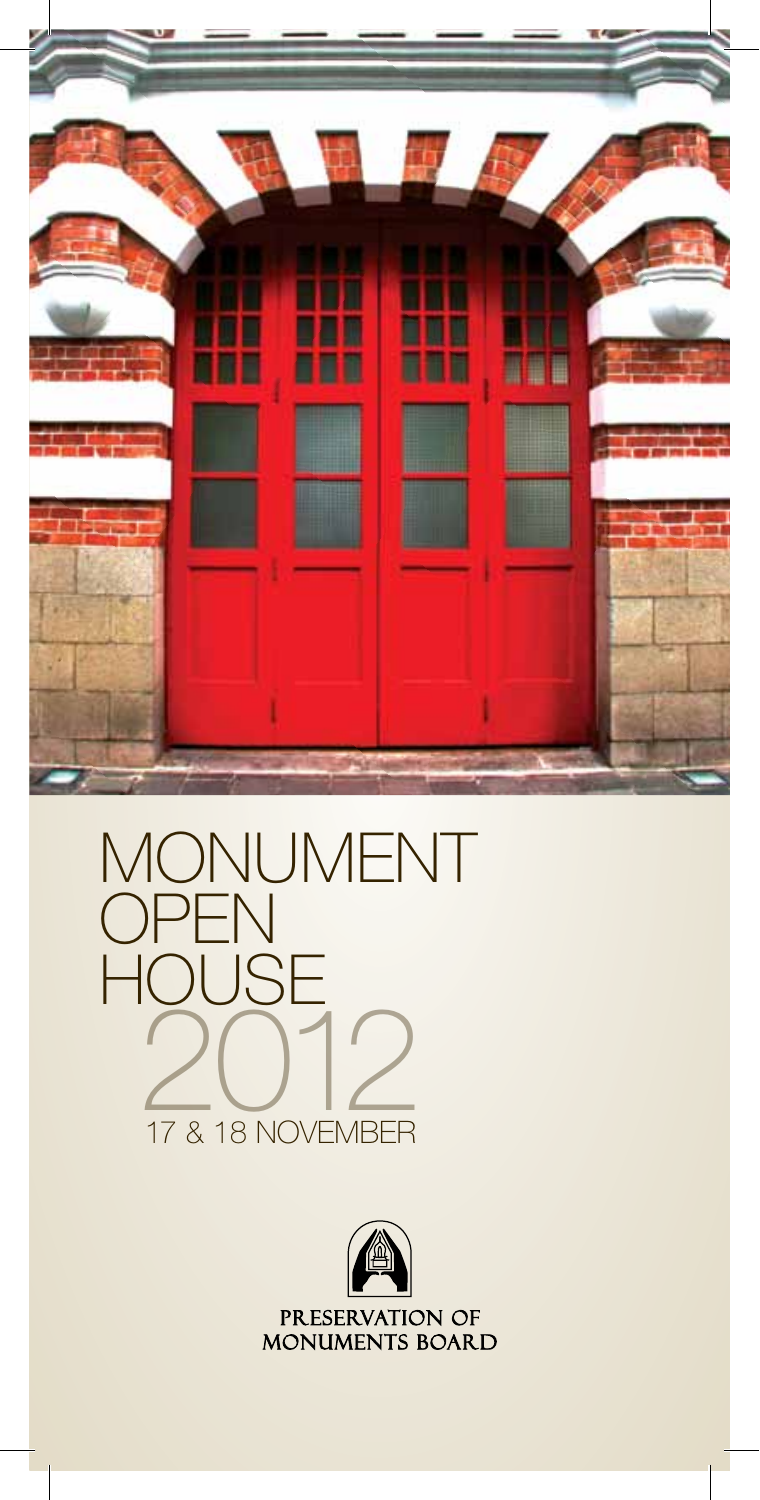

Welcome to the 2012 edition of Monument Open House. We believe passionately that our national monuments form an important part of our collective shared memories and by learning more about how they came to be we will also grow to appreciate our own multi cultural heritage.

Riding on the success of our inaugural Monument Open House last year, we once again gather to celebrate and admire the architectural beauty of these unique landmarks which we can truly call our standing history.

We have selected a series of guided tours for you to learn more about these iconic buildings, please do register early to avoid disappointment! With many monuments once again welcoming you to visit as well as several participating for the first time, the 2012 edition of Monument Open House promises to be a journey of discovery that will intrigue and amaze.



## ABDUL GAFFOOR MOSOUF

Date of Construction 1907

Address Address: 41 Dunlop Street Singapore 209369

Sat 10am-5pm |

Shaik Abdul Gaffoor was a mosque trustee and the Tamil chief clerk in a firm of advocates and solicitors. The mosque over which he held trusteeship was a wooden structure. In the 1880s he developed the land around the mosque, building eight shophouses and nine sheds, and presumably with the profits of this development he was able to erect a new brick mosque with Saracenic features. The Abdul Gaffoor (originally spelt "Gapore") Mosque was named after him.



#### ARMENIAN CHURCH OF ST GREGORY THE ILLUMINATOR

Date of Construction 1835-1836

**Address** 60 Hill Street Singapore 179366

Architect George Drumgoole Coleman

1

Sat 1pm-5pm/Sun 9am-5pm | !!

A handful of Armenians were associated with Singapore from the start of the settlement. Catchick Moses, for example, arrived in 1820, and lived to the age of 80. Their church is the oldest one in Singapore. It was built by G.D. Coleman in 1835-36. Originally, it had a domed roof and a bell-turret. In 1853, both features were removed, and a pitched roof and a tower and spire were installed. The church retained its elegance and charm, and the tower and spire has been lauded as "an addition in refined taste".

Catchick Moses spent his own money on improvements to the church. He was a very kind man and much respected. People used to go to his house, the Pavilion on Oxley Rise, to seek advice or settle differences. Ever so considerate, "he made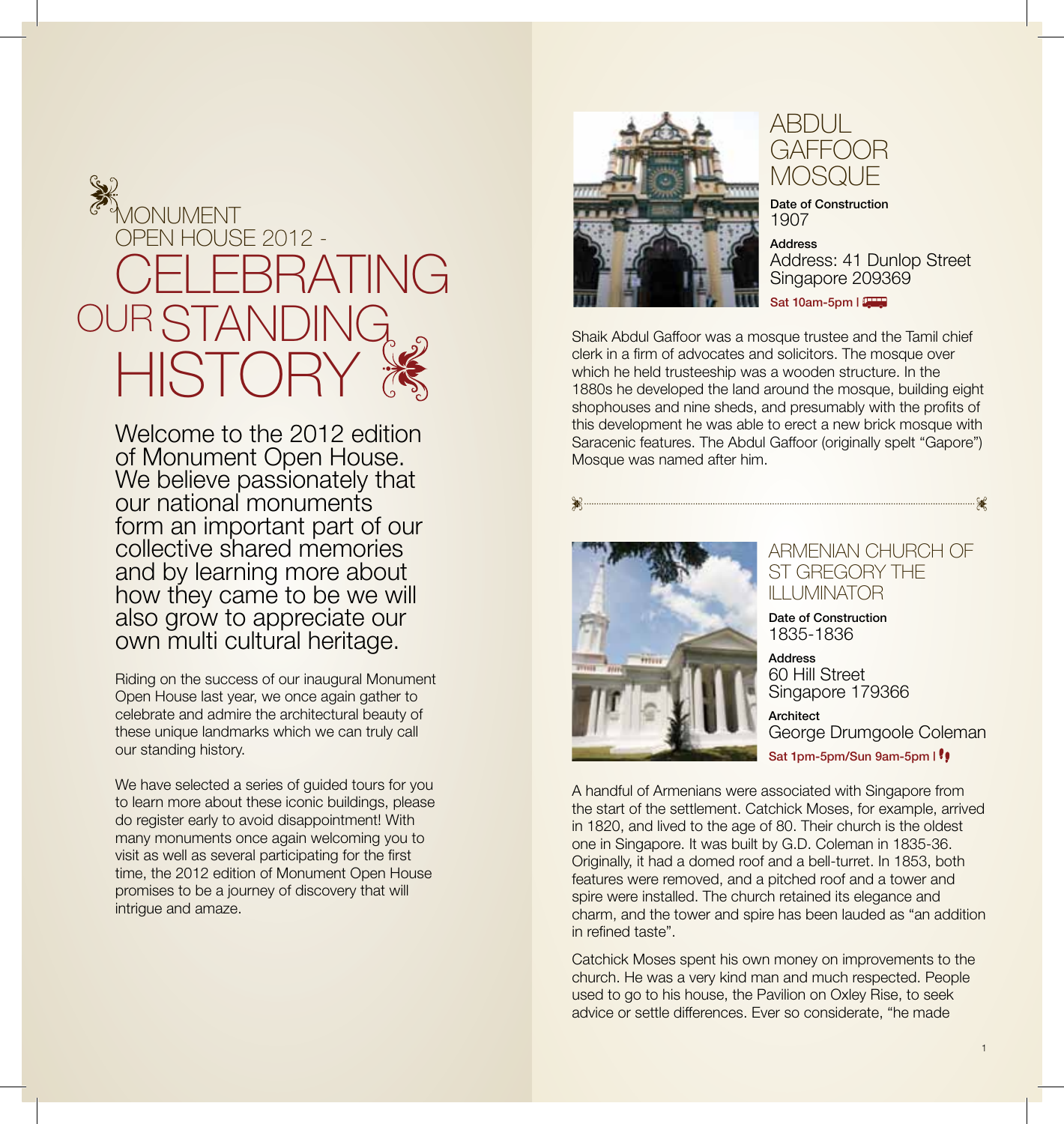his will about seven years before his death, and gave it to his children to read, so that they could ask him about it if they did not understand it, so as to avoid any discussion after his death". Armenians of a later generation, like Galistan Edgar, Thadeus Paul, Seth Paul and the Sarkies worked hard to keep the church financially afloat and structurally in good shape. In 1909, electric light and fans were installed, and Singapore's oldest church became the first to get electricity.



BOWYER BLOCK

Date of Construction 1926

Address 11 Third Hospital Avenue, Singapore 168751  $Sat 10$ am-6pm | $\mathbf{\%}$ 

The modern history of SGH began on 29 March 1926 with the opening of 800 beds in three blocks, which were renamed Bowyer, Stanley and Norris Blocks after the Japanese Occupation. Bowyer Block is named after Dr John Herbert Bowyer, a British physician and SGH Medical Director who died from injuries sustained during torture by the Japanese military police after he was arrested in October 1944.

The Bowyer Block is a symbolic reminder of the medical heritage of the hospital. Presently, it is the only surviving block of the three buildings. Both Norris and Stanley blocks were demolished in the 1970s to make way for the construction of the new Singapore General Hospital. The clock tower distinguishes the 2-storey building from its landscape. The architectural design of the hospital grounds created a quiet, park-like setting that facilitated the recovery of patients. The garden setting provided a relaxed "home away from home" environment for patients.

The building was built in 1926 by architectural firm, Keys & Dowdeswell, alongside the General Hospital and King Edward Medical College after neo classical architecture idioms. During this period, the architectural design took into consideration the requirements of tropical climate. Hence, the hospital consisted of long and separated blocks (which promoted natural ventilation) with wide verandahs and broad roof overhands.



## CENTRAL FIRE STATION

Date of Construction 1908-1909

**Address** 62 Hill Street Singapore 179367 Architect William Ferguson Sat/Sun 10am-5pm |  $\bullet$ 

The opening of the Central Fire Station in Hill Street in 1908 was a major step towards modern and efficient fire-fighting. It signalled a break from the previous century when fires were dealt with by volunteers and men from the police and military forces who often bungled at the job. This was the state of affairs until 1888 in which year the Municipal Commissioners organized the Singapore Fire Brigade. From 1888 onwards, fire stations were opened with living quarters for men trained and employed in a professional fire-fighting service. The main fire-station was at Cross Street from 1891-1908, when it was superseded by a new and modern building at Hill Street. The Hill Street Central Fire Station was fitted with residential quarters and garages for motorised engines, then coming on to replace horse-drawn engines. It has a central watchtower from which to look out for fires, but this was also used, interestingly enough, for drying out hoses. An extension to the building was added in 1926, and a further extension in redbrick but with no plastered bands was built in 1950s.



CHESED-EL **SYNAGOGUE** 

Date of Construction 1905

Address 2 Oxley Rise Singapore 238693

**Architect** R.A.J.Bidwell, Swan and MacLaren

| (only accessible to tour participants)

This synagogue was built in 1905 on Oxley Rise by Sir Manasseh Meyer, one of the first Jewish businessmen to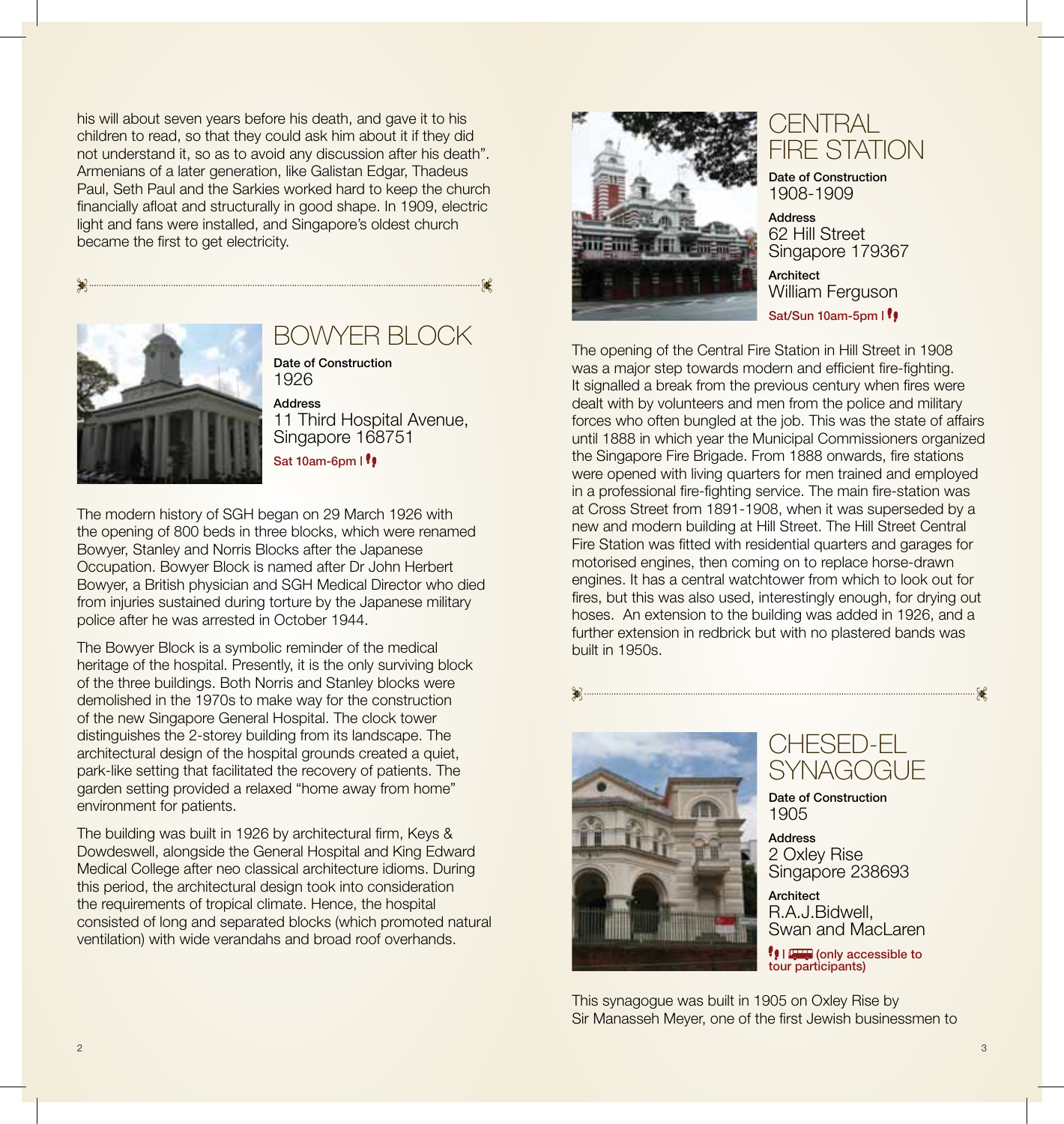move to Singapore. By the late 1870s, Singapore's Jewish community, which had increased to more than 170 people, had established its own synagogue, the Maghain Aboth Synagogue on Waterloo Street. Meyer decided to build his own private synagogue, the Chesed-El on the grounds of his palatial residence on Oxley Rise.

Designed by R.A.J. Bidwell of the architectural firm Swan and MacLaren, the Chesed-El Synagogue was built with influences from English Late Renaissance, its simple white exterior contrasting with the surrounding tropical greenery. On the interior gallery deck, wrought iron railings incorporate the initials 'M M' for Manasseh Meyer.



## **COMMAND** HOUSE

Date of Construction 1939

Address 17 Kheam Hock Road, Singapore 298791

**THE (only accessible to** tour participants)

Formerly known as the Flagstaff House, this colonial period house was designed by architect Frank Brewer, known for his work on several other colonial style buildings in Singapore. Built in 1930s, this house served as the residence of the Admiral of the Fleet, Royal navy during the British colonial era. Sited off Kheam Hock Road, Major General W.G.S. Dobbie and his wife shifted into this house in end October 1938. The Command House subsequently housed fifteen succeeding British military officials, including Admiral Lord Louis Mountbatten, until the British military withdrew from Singapore 1971. Following the withdrawal, the House served as the official residence of the Speaker of Parliament, Dr. Yeoh Ghim Seng who lived there until 1989. It later served as a venue for State Functions by former Singapore President Ong Teng Cheong.

The Command House incorporates common features of the late Arts and Crafts movement which include a combination of roughcast plaster rendering and facing brickwork with arches for external building facades. An interesting feature of the bungalow is that the side wings are angled forward as if to embrace and welcome visitors. Designed for tropical living, it has a large overhanging roof and the rooms are well ventilated by large doors, windows and vents.



## CHURCH OF THE NATIVITY OF THE BLESSED VIRGIN MARY

Date of Construction 1901

Address 1259 Upper Serangoon Road Singapore 534795

Architect Attributed to Father R.P.Charles Nain Sat/Sun 10am-5pm | T

The origins of this Catholic church can be traced to an attap (thatched roof) chapel that was built in 1853 on Upper Serangoon Road, its congregation comprising mainly Teochew farmers living in Serangoon and Punggol. Subsequently, a brick chapel was built in the area and named St. Mary's Church. Father Jean Casimir Saleilles, parish priest from 1881 to 1911, was responsible for building the present church in 1901. Father Saleilles also helped to spread the Catholic faith to Johore. He founded the Church of Our Lady of Lourdes (Johore), later renamed the Church of the Immaculate Conception. His good relationship with Sultan Ibrahim of Johore led the Sultan to present the Church of the Nativity with a statue of the Blessed Virgin Mary.

The Church of Nativity founded many educational institutions in the region, including the Holy Innocents High School, Hai Seng Girls' High School, Convent of the Holy Infant Jesus Punggol, and Montfort School. Architecturally, the Church of the Nativity was based on the Gothic designs of Father Charles Benedict Nain who was also the designer of the Chapel of the Convent of the Holy Infant Jesus and St. Joseph's Institution on Bras Basah Road.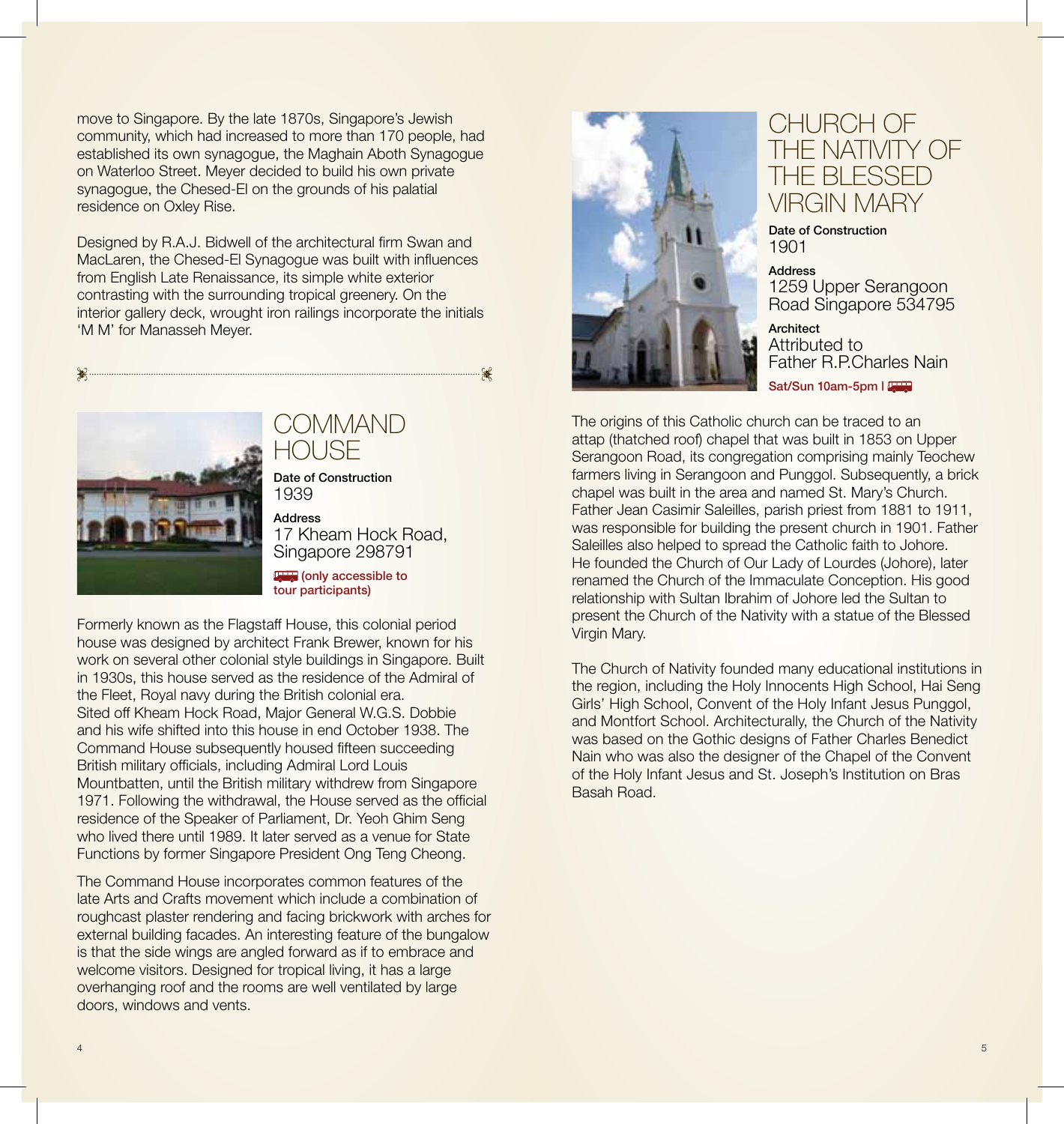

## ESPLANADE PARK **MEMORIALS**

A. TAN KIM SENG **FOUNTAIN** 

Date of Construction 1882

Address Esplanade Park, Connaught Drive

#### Designed by

Andrew Handyside & Co. Britannia Iron Works in Derby, Great Britan

The Tan Kim Seng Fountain is a fine example of a 19th century cast-iron fountain. It represents the Municipal Council's efforts to commemorate Tan Kim Seng's contributions towards bettering society. It was unveiled on 19 May 1882 at Battery Road in Fullerton Square by then President of the Municipality, Sir Thomas Scott. Designed by Messrs Andrew Handyside & Co. Britannia Iron Works, the fountain features four Muses in the lower bowl: Calliope holding a book or a writing tablet; Clio holding a scroll; Erato holding a lyre and Melpomene holding a garland. Tan was a supporter of the Tan Tock Seng Hospital, the President of the principal Chinese temple in Malacca and the leader of the Chinese community in Singapore. His other contributions to society include the building and endowing of the Chinese Free School, known as Chui Eng Si E, in Amoy Street.



#### B. CENOTAPH

Date of Construction 1920-1922

Address Esplanade Park, Connaught Drive

Designed by Denis Santry of Swan and MacLaren

The Cenotaph is the first military commemorative structure in Singapore that honours individuals who perished in both the First and Second World Wars. It was initially erected to commemorate the 124 men from the colony of Singapore who never returned from the war in Europe. Then Governor of the Straits Settlements, Sir Laurence Nunns Guillemard, laid the foundation stone on 15 November 1920 in the presence of then French Premier M Georges Clemenceau.

Prince of Wales unveiled the Cenotaph in March 1922. Designed by Denis Santry of Swan and MacLaren, the memorial bears bronze tablets with inscriptions of those who perished during the First World War, with the inscription that reads: "To Our Glorious Dead". Crowning the roof of the war memorial is a bronze medallion comprising a laurel wreath of victory enclosing the crown, symbolising the Colony of Singapore.

The bronze sculpture works on the Cenotaph were done by a well-known Swiss sculptor, Mr. R. Wenings and the Central Engine Works manufactured the bronze castings. After the Second World War (September 1945), a dedication was made on the other side of the Cenotaph, in memory of those who fought and died during the Second World War.



#### C. LIM BO SENG **MEMORIAL**

Date of Construction 1953-1954

Address Esplanade Park, Connaught Drive

Designed by Ng Keng Siang

The Lim Bo Seng Memorial is a dedicated tribute to Lim Bo Seng, who died during the Japanese Occupation period in 1944. He was held captive by the Japanese Secret Police in Ipoh after a spy identified him as a member of the resistance army. The Lim Bo Seng Memorial Committee, comprising representatives from the Chung King Government, was established to raise funds for a memorial. Then British Commissioner General for Southeast Asia, Malcolm MacDonald, laid the foundation stone in 1953 and then Lieutenant-General Sir Charles Loewen, Commander-in-Chief of the Far East Land Forces, unveiled the memorial on 29 June 1954.

There are four bronze plaques with text in English, Chinese, Tamil and Jawi, illustrating Lim Bo Seng's life, embedded on the framed mouldings at the base of the memorial. Designed by prominent local architect Ng Keng Siang, the memorial is a significant piece of Chinese National Style architecture and is the only built structure to commemorate an individual who contributed to the war efforts in the Second World War.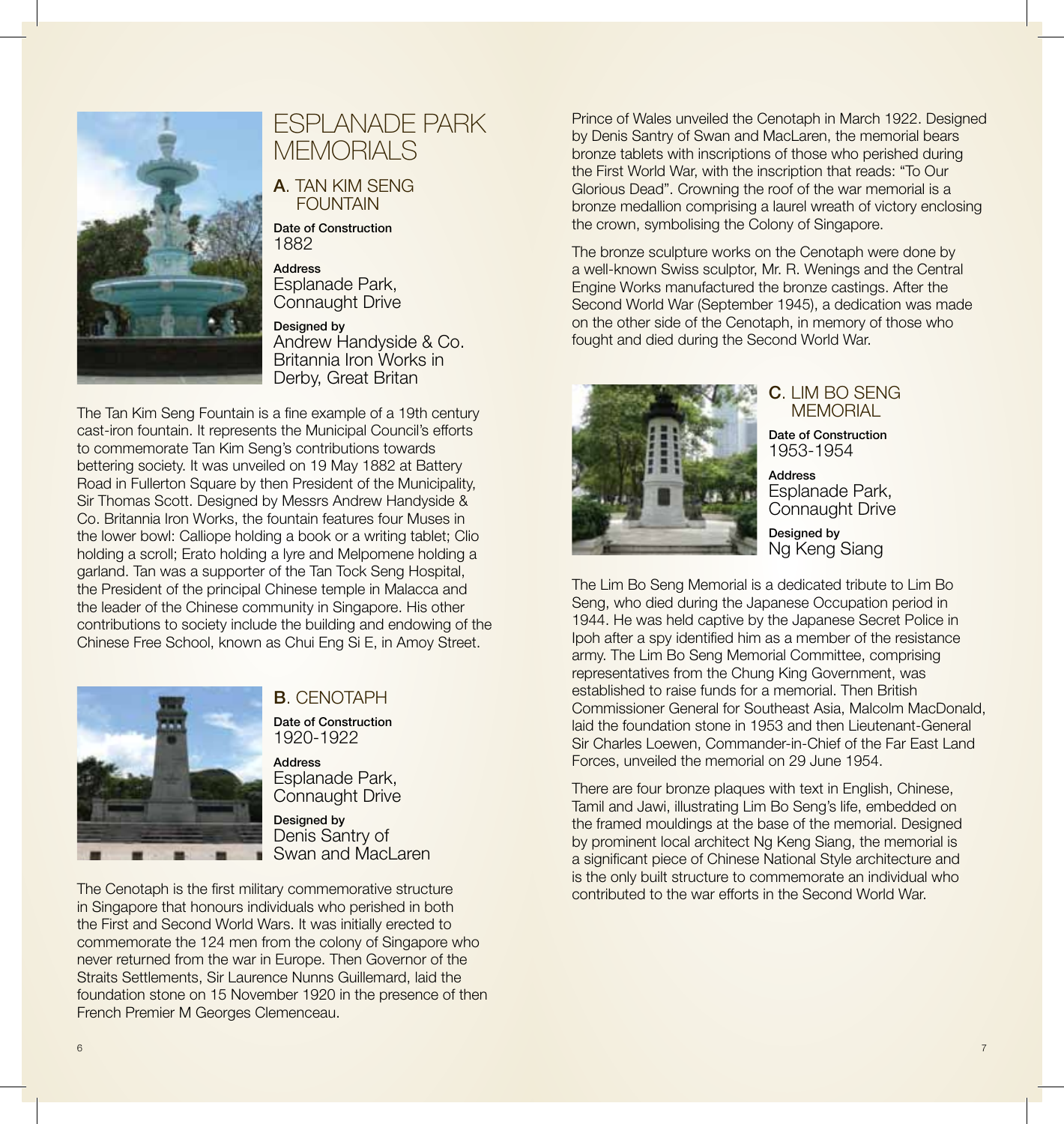

## FORMER ADMIRALTY HOUSE

Date of Construction 1939

Address 345 Old Nelson Road Singapore 758692

Sat/Sun 11am-5pm

Located at Old Nelson Road, this two-storey brick bungalow was constructed in 1939. It was one of the largest houses to be built within the Sembawang Naval Base. During the Second World War, it served as the strategic planning headquarters of the British armed forces. Except for the period during the Japanese Occupation, the house was the official residence of the Royal Navy Commander-in-Chief, Far East Station, until the withdrawal of the British military from Singapore. The Naval Base – including the Old Admiralty House – was then transferred to the Singapore government. The Arts and Crafts influenced building was part of the Karimun Admiralty Club.



## FORMER CATHAY **BUILDING**

Date of Construction 1937

Address 2 Handy Road Singapore 229233

**Architect** Frank W. Brewer Sat/Sun 10am-7pm | !!

The flagship 1,300 seat Cathay cinema, belonging to Cathay Organisation was housed in the Cathay Building on Handy Road. Both cinema and building were inaugurated on 3 October 1939 by Loke Wan Tho, with the screening of A. Korda's The Four Feathers (1939). The 17-storey building was 79.5m high, making it the first skyscraper in Singapore and at that time the tallest building in Southeast Asia. With luxury apartments and a restaurant, Cathay was also the first public building in Singapore to be air-conditioned.

The building with its art deco facade was designed by architect Frank Brewer. At the start of the Japanese invasion, the British Malaya Broadcasting Corporation operated in the building, from which it transmitted updates on the progress of the war. The cinema screened its last movie prior to the British surrender on 15 February 1942. The building was then used temporarily as a Red Cross casualty station and shelter.

During the Japanese Occupation, the cinema was renamed Dai Toa Gekijo (Greater East Asian Theatre) and the building housed the Japanese Broadcasting and Military Propaganda departments and the Military Information Bureau. In the postwar period it served as Admiral Lord Louis Mountbatten's headquarters. Cathay was the first cinema to reopen after the war with the screening of The Tunisian Victory (1944) on 23 September 1945.

The building was 'returned' to its Cathay owners in November 1946. Cathay Restaurant reopened in 1948, and the new Cathay Hotel was opened in 1954. The hotel was converted into office space in the early 1970s. In 1990, Singapore's first art house cinema, the Picturehouse, was added to the complex and in 1991, the cinema was turned into a threescreen cineplex. Cathay underwent redevelopment in 2001 with architect Paul Tange designing the new structure we see today.



The library and administrative building of the old Nanyang University was a four-storey building constructed with elegant Chinese architectural features. Since 1995 it has been the home of the Chinese Heritage Centre. The Nanyang Gateway Arch, with its roof of glazed green Chinese tiles, was originally located at the entrance of Nanyang University. It has been preserved in a community park in Jurong West, near Yunnan Gardens housing estate.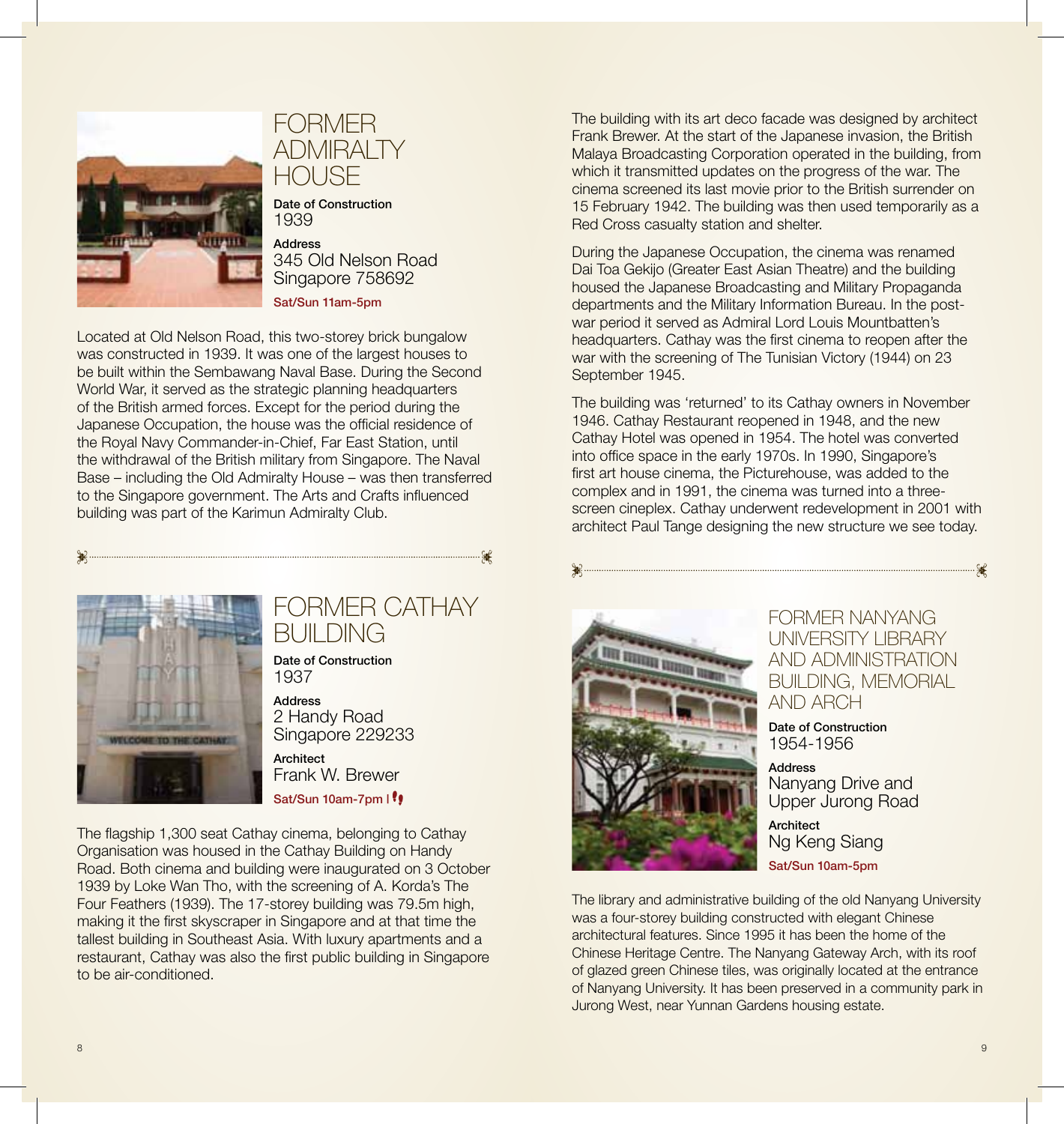

## HONG SAN SEE

Date of Construction 1908-1912

Address 31 Mohamed Sultan Road Singapore 238975

Sat/Sun 9am-5pm | |

Hokkiens from Nan Ann in Fukien Province built a temple at Tanjong Pagar in the early 19th century. They had to give up the land in 1907 due to road widening. The decorative woodwork in this temple is rather exquisite. The wood was carved and painted with red lacquer and gold leaf. There are scenes of warriors on horseback and angels in streamlined flight. If you stand in the altar hall and look up, you will see above you the Eight Immortals of Taoism.



HOUSE OF TAN YEOK NEE

Date of Construction 1882

**Address** 207 Clemenceau Avenue Singapore 239925

**THE (only accessible to** tour participants)

Tan Yeok Nee, a Teochew towkay engaged in the pepper and gambier trade, built his traditional Chinese house in 1882. At the turn of the 20th century, the house was acquired for the purposes of the railway which went past Tank Road and Orchard Road towards Newton Circus and Bukit Timah. The house was used as the station master's residence, then recycled as a girls' home and school under Anglican supervision, and at some stage was a boarding house. The Salvation Army purchased the property from the Anglican Trust in 1938 and became the Salvation Army Command Headquarters for Singapore and Malaya. Since undergoing restoration in 1999, the house is now the Asian campus for the University of Chicago Graduate School of Business.



## JAMAE MOSQUE

Date of Construction 1830-1835

Address 218 South Bridge Road Singapore 058767

Sat/Sun 10am-12pm & 2pm-5pm

South Indian Muslims, known as Chulias, were traders and money-changers who contributed to building up the entrepot economy of Singapore from a very early period. A Chulia by the name of Ansar Saib built a mosque in South Bridge Road in 1826 or 1827. But it was replaced by the Jamae Mosque built between 1830 and 1835. A simple brick and plaster structure, it has a prayer hall with a spacious courtyard.



## NAGORE DARGAH INDIAN MUSLIM **HFRITAGE CENTRE**

Date of Construction 1827-1830

**Address** 140 Telok Ayer Street Singapore 068604 Sat/Sun 10am-5pm

This shrine built between 1827-1830 to the memory of a holy man, Shahul Hamid of Nagore, but it contains no bodily relic of him. It is fascinating for its combination of Palladian features on the street level with the Islamic balustrade above. There is also a Nagore Durgha shrine located in Chulia Street, Penang. This suggests that the pioneers of this community in both Singapore and Penang meant to build replicas of the original shrine in Negapatam, South India, to commemorate in the places they ventured out to as expatriates and sojourners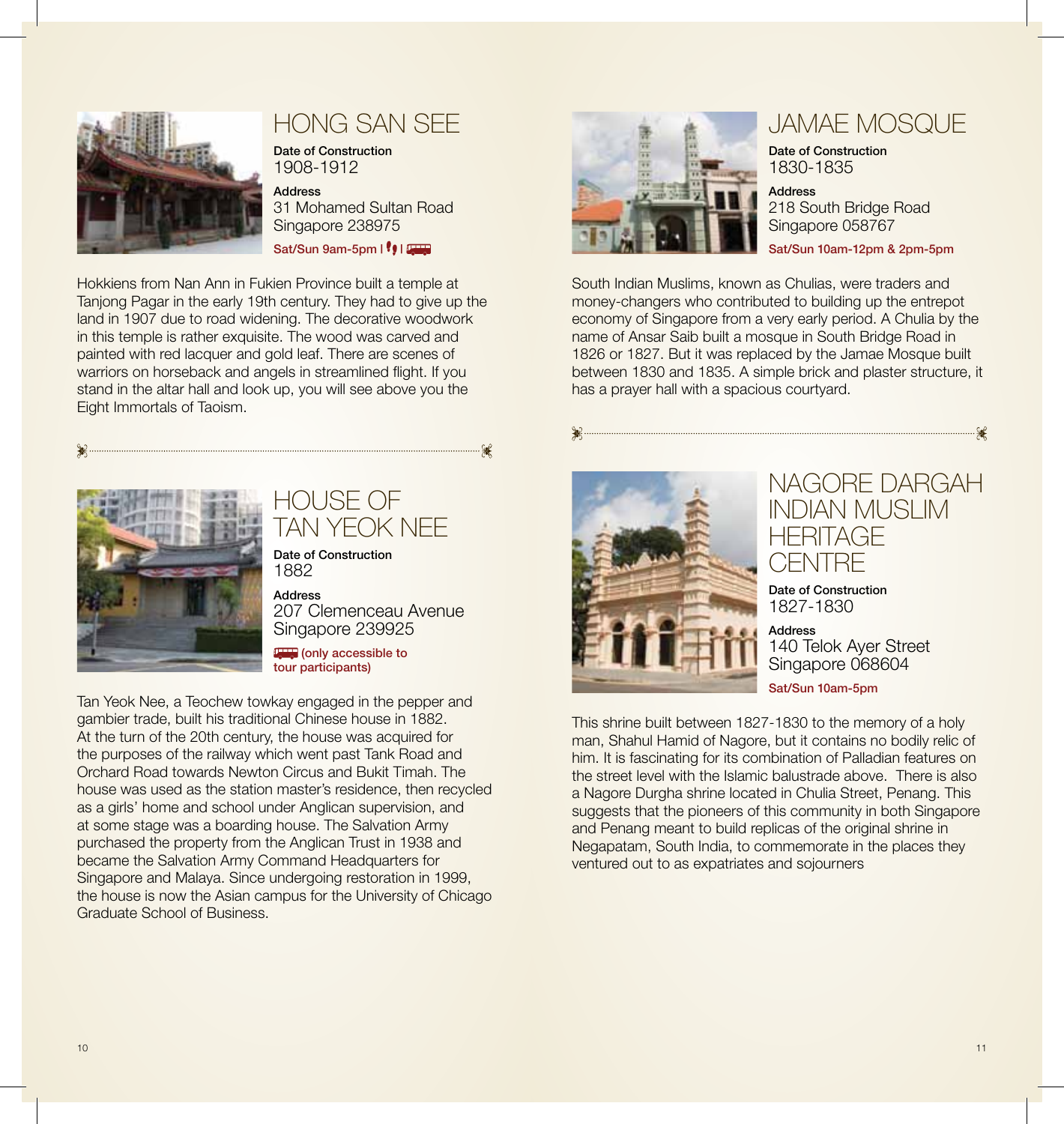

## RAFFLES HOTEL

Date of Construction c.1840s (Beach House), 1893 (Palm Court Wing), 1897-1899 (Main Building), 1902-1904 (Bras Basah Wing)

**Address** 1 Beach Road Singapore 189673 Sat/Sun 10am-7pm (Gallery)

The Armenian Sarkies brothers started this hotel in 1886. In 1889, they undertook major renovations to create the building which Ilsa Sharp in her book on the hotel described as "a marvellous French Renaissance-style 'wedding cake'". The Raffles Hotel, as it developed was instilled with Britishness. Somerset Maugham and Noel Coward were among its guests. British rubber planters from Malaya came down for a much needed change. The hotel catered to the rituals and victuals of colonial life, such as tiffin, tea dance and the cocktail hour. Today, the Raffles is a celebrity with books written about her, and devoted fans from near and far. To former British civil servants and military men who choose to live out their lives in Singapore, the Raffles Hotel has a glory and a melancholy such as only the exiled heart can know.



## ST GEORGE'S CHURCH

Date of Construction 1910-1911

Address Minden Road Singapore 248816

Sat 9am-5pm | THE

The Tanglin Barracks was established in the 1860s. A garrison church was also part of the set up, but we cannot be certain as to where it was located. In 1911, a new garrison church was built, the present St. George's. During the Second World War the church was used as an ammunition dump. When the war was over, thanksgiving and rededication of the church was held on Sunday, 10 November 1946. Field Marshall Montgomery read the lesson at Morning Prayer on 29 June 1947. As a result of the British military withdrawal from Singapore, St. George's Church had a new beginning in 1971 as a civilian church.

The church has an interesting external feature called the "lych gate". It was originally built in December 1942 by British military prisoners of war interned at Changi, and placed at the entrance to the internment camp cemetery. After the war, the graves were re-sited to the Commonwealth War Cemetery at Kranji, and the abandoned lych gate was then transferred to St. George's Church. When the British withdrew from their military base in Singapore, the lych gate was dismantled and shipped to England and a replica was erected in its place.

## ST. JOSEPH'S CHURCH

Date of Construction 1906-1912

**Address** 143 Victoria Street Singapore 188020

Architect Swan and MacLaren Sat/Sun 10am-5pm | <sup>0</sup>

Shortly after the founding of modern Singapore in 1819, amongst the first Catholics to arrived in 1821 were Portuguese. The first Catholic priest to be permanently based in Singapore was Father Fransico de Silva Pinto Maia, who arrived from Macau in 1825. He started a small chapel on Victoria Street. He was succeeded by Father Vincente de Santo Catharina in 1850 who completed the remodelled building. This was consecrated as St. Joseph's Church and used by the Portuguese and Eurasian Catholics for five decades.

Between 1906 and 1912, the congregation had a new church built. They commissioned the architectural firm of Swan and MacLaren. Officially opened on 30 June 1912, the new church took the form of a Latin cross, which was 65m long and could accommodate a congregation of 1,500. The church has five altars. The main altar is dedicated to the Sacred Heart of Jesus.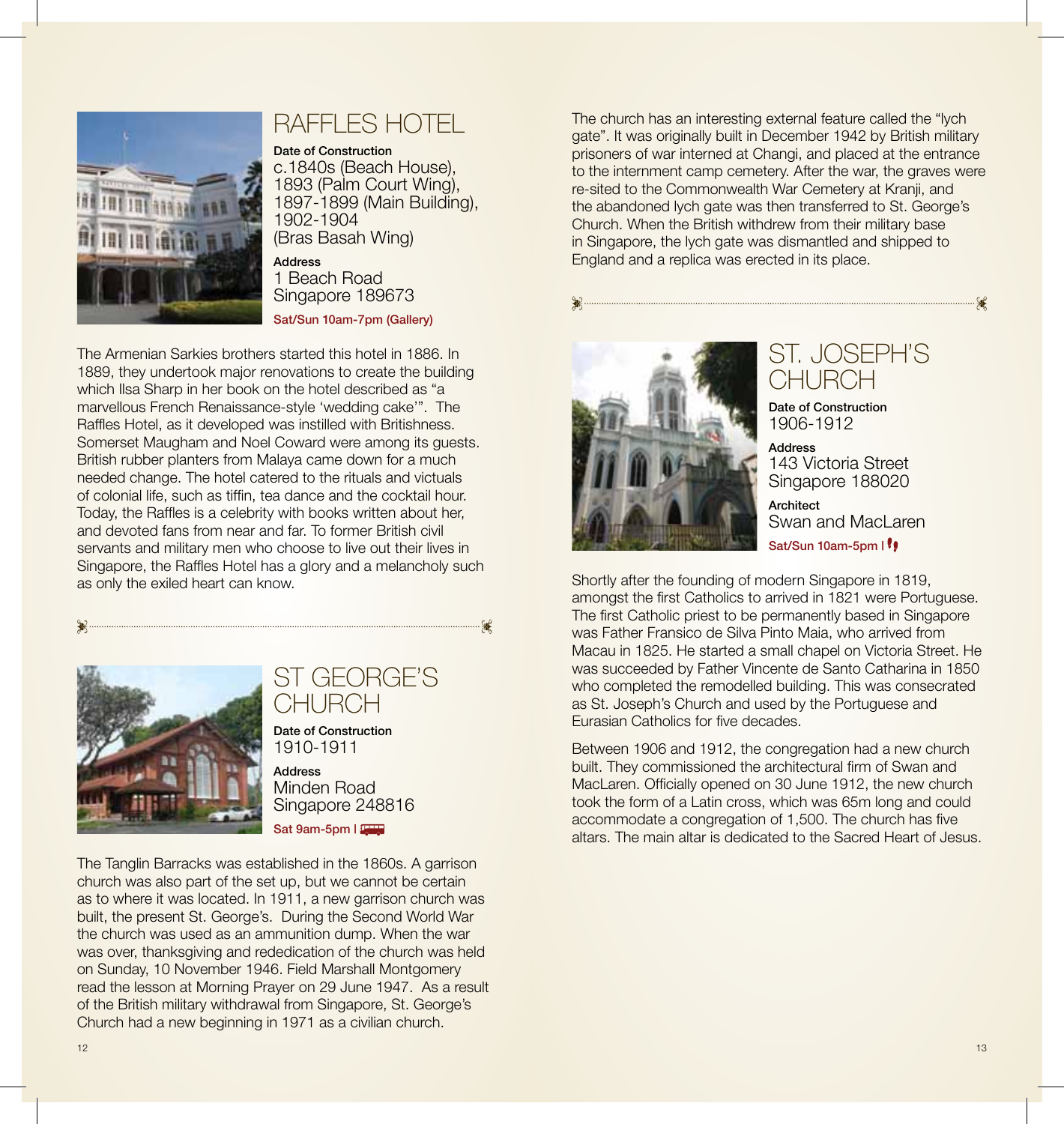

## SRI MARIAMMAN TEMPLE

Date of Construction 1843 **Address** 244 South Bridge Road Singapore 058793

Sat/Sun 8am-12pm

Naraina Pillay came to Singapore from Penang in the company of Sir Thomas Stamford Raffles during the latter's second visit to Singapore in May 1819. Pillay set up his business but soon lost it in a fire. With a little help from Raffles, he was back on his feet again, and was one of the first traders to move into Commercial Square (later to be renamed Raffles's Place). Pillay, as an act of piety and gratitude, built a temple of wood and attap (palmfronded thatch) in South Bridge Road in 1827. This structure was replaced by one of brick and plaster by 1843. As was the common practice then, convict labour was used. Since then the temple has been repaired and refaced many times.

Craftsmen from Madras were employed for their plastering skills. They drew their inspiration not only from Indian tradition but also from the military tradition of the British Raj in India, and they incorporated models of Indian Sepoy soldiers into the crowd of figures on the gopuram and walls of the Sri Mariamman. The Sepoy images were complete in khaki uniform and armed with rifles. The Sepoy images were erased in later renovations, and now the sculptures are in Indian traditional and national costumes.





## THIAN HOCK KENG

Date of Construction 1839-1842 (Thian Hock Keng), 1849 (Chung Wen Pagoda), 1913 (Chong Hock Pavilion)

Address 158 Telok Ayer Street Singapore 068613

Sat/Sun 9am-4pm | !!

Situated at the site of a joss house where immigrants from China to Singapore offered thanks for a safe voyage, the temple was built between 1839-1842. Historical data relating to the

founding of the temple, and the list of donors were inscribed on several plaques inside the main courtyard to the right and left of the main entrance.

Tan Tock Seng was the biggest donor, and the Hokkien Association was initially based at the temple. Tan Tock Seng's son, Tan Kim Ching, inherited his father's mantle as head of the Hokkien Association. One of his duties was to register Hokkien marriages at his office within the temple precincts. The pillars of iron wood and granite and the carved stonework used for this temple were imported from China at a handsome expense. The chief deity, Ma-Cho-Po or Goddess of the Seafarers, was brought from Fukien Province and enshrined here in 1840.





AL-ABRAR MOSQUE

Date of Construction 1850-1855

Address 192 Telok Ayer Street Singapore 068635 Sat/Sun 10am-12pm & 2pm-5pm |



CATHEDRAL OF THE GOOD SHEPHERD

#### Date of Construction 1846 Address A Queen Street Singapore 188533 Architect

Denis Lesley McSwiney Sat/Sun 10am-5pm | <sup>0</sup>



## CHURCH OF OUR LADY OF LOURDES

Date of Construction 1888 Address

50 Ophir Road Singapore 188690

Architect A.W.Lermit, Swan and Lermit Sun 10am-5pm |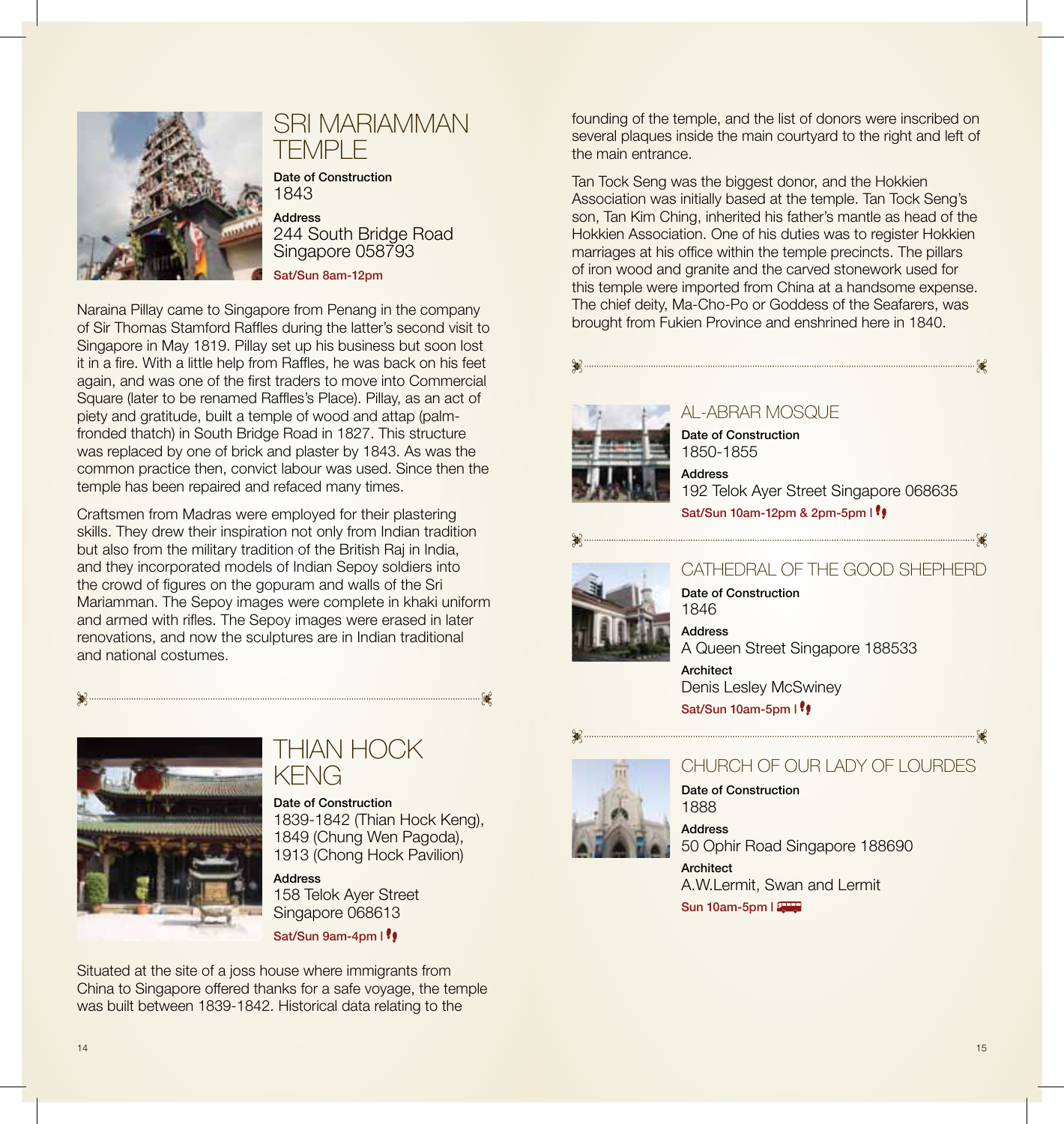

#### FORMER THONG CHAI MEDICAL INSTITUTION

Date of Construction Completed in 1892

Address 50 Eu Tong Sen Street Singapore 059803 Sat 1pm-5pm





## FORMER PARLIAMENT HOUSE

Date of Construction 1826-1827 (Main Building), 1839 (Annexe) Address

10 Empress Place Singapore 179557 Sat/Sun 10am-5pm



#### LIAN SHAN SHUANG LIN MONASTERY) Date of Construction 1902-1908

FORMER SIONG LIM TEMPLE (NOW

Address 184 Jalan Toa Payoh Singapore 319944 Sat/Sun 10am-5pm |



## SUN YAT SEN NANYANG MEMORIAL HALL

Date of Construction c.1880s

Address 12 Tai Gin Road Singapore 327873 Sat/Sun 10am-5pm | **(200)** (admission charges applies)



#### HAJJAH FATIMAH MOSQUE

Date of Construction 1845-1846 Address 4001 Beach Road Singapore 199584 Sat 10am-5pm



### MAGHAIN ABOTH SYNAGOGE

Date of Construction 1878

Address No. 24 Waterloo Street Singapore 187950 Sun  $\left| \cdot \right|$  /  $\left| \cdot \right|$  (only accessible to tour participants)



#### PRINSEP STREET PRESBYTERIAN CHURCH

Date of Construction

1930

Address 77 Prinsep Street Singapore 188649 Architect C.J.Stephens, Swan and MacLaren

Sat 10am-4pm | |



#### SRI PERUMAL TEMPLE

Date of Construction c.1870s

Address 397 Serangoon Road Singapore 218123 Sat/Sun 8am-12pm



SULTAN MOSQUE Date of Construction

1924-1928

Address 3 Muscat Street Singapore 198833

Architect Denis Santry, Swan and MacLaren Sat/Sun 10am-12pm & 2pm-4pm



## TAN SI CHONG SU

Date of Construction 1876-1878

**Address** 15 Magazine Road Singapore 059568

Sat/Sun 9am-4pm





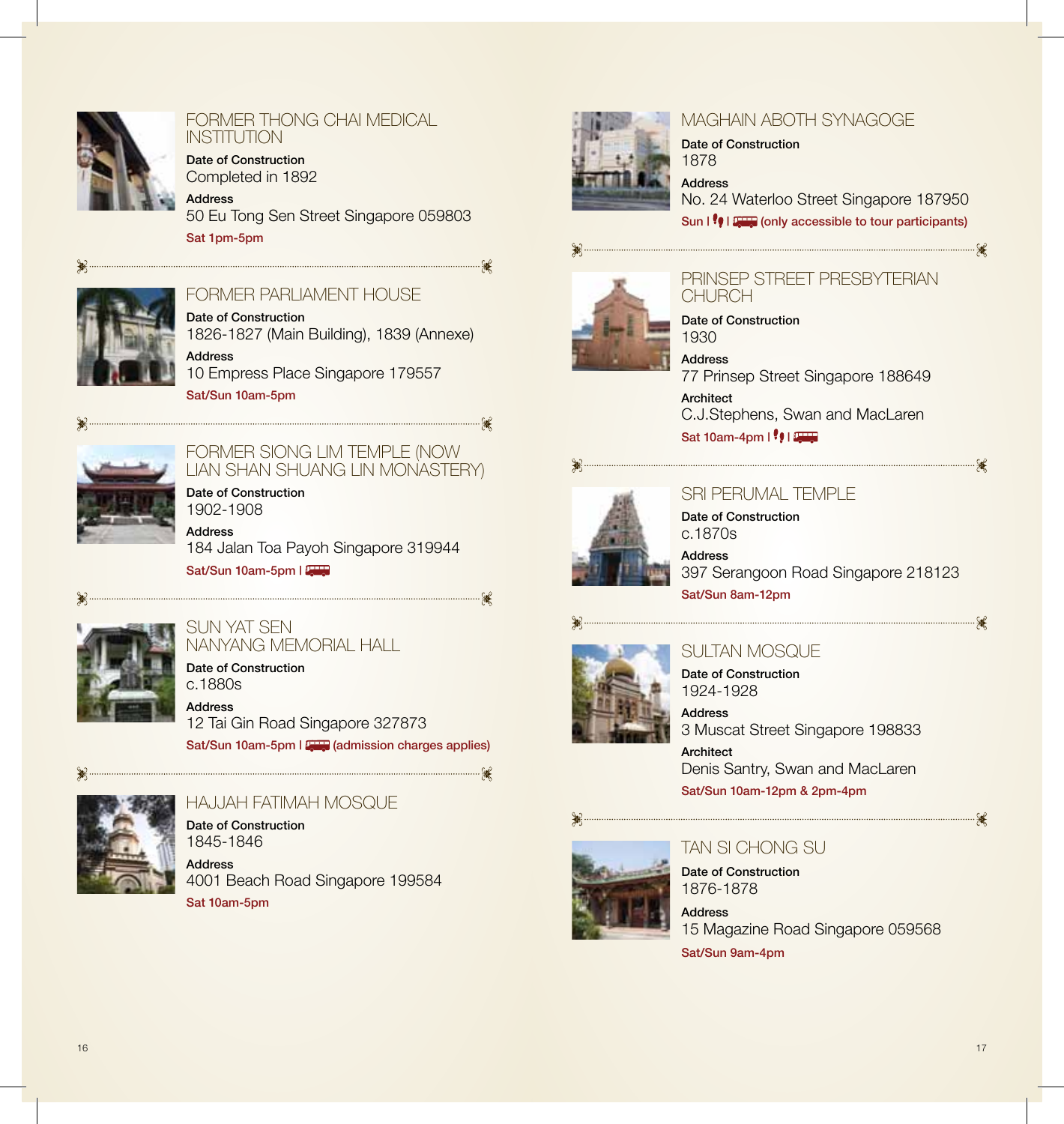

#### TELOK AYER CHINESE METHODIST CHURCH

Date of Construction 1924 Address

235 Telok Ayer Street Singapore 068656

<u>es</u>

Architect Swan and McLaren

Sat 9.30am-1.30pm |



### YING FO FUI KUN

Date of Construction 1843/1844 Address 98 Telok Ayer Street Singapore 048474 Sat |  $\sqrt{ }$  (only accessible to tour participants)

#### Legend

**!** Walking Tours

**Bus Tours** 



#### 17 November 10 – 11.30am

- 1. Those Catholic School Days
- 2. Stained Glass Stories
- 3. Of Saints and Stars
- 4. Monumental Makeovers
- 5. Mixed Blessings
- 6. Hokkiens on Telok Ayer Street

#### 17 November 3 – 4.30pm

- 1. Order Out of Chaos
- 2. Monumental Makeovers
- 3. A Tale of Two Communities in Telok Ayer
- 4. The Spirit of Saving Lives

#### 17 November 4 – 5pm

1. Esplanade Park Memorials (Conducted by National Parks Board)

#### 18 November 10 – 11.30am

- 1. Those Catholic School Days
- 2. Diaspora Armenians and Jews in Singapore
- 3. Order Out of Chaos
- 4. Monumental Makeovers

#### 18 November 3 – 4.30pm

- 1. Order Out of Chaos
- 2. A Walk of Faith
- 3. The Spirit of Saving Lives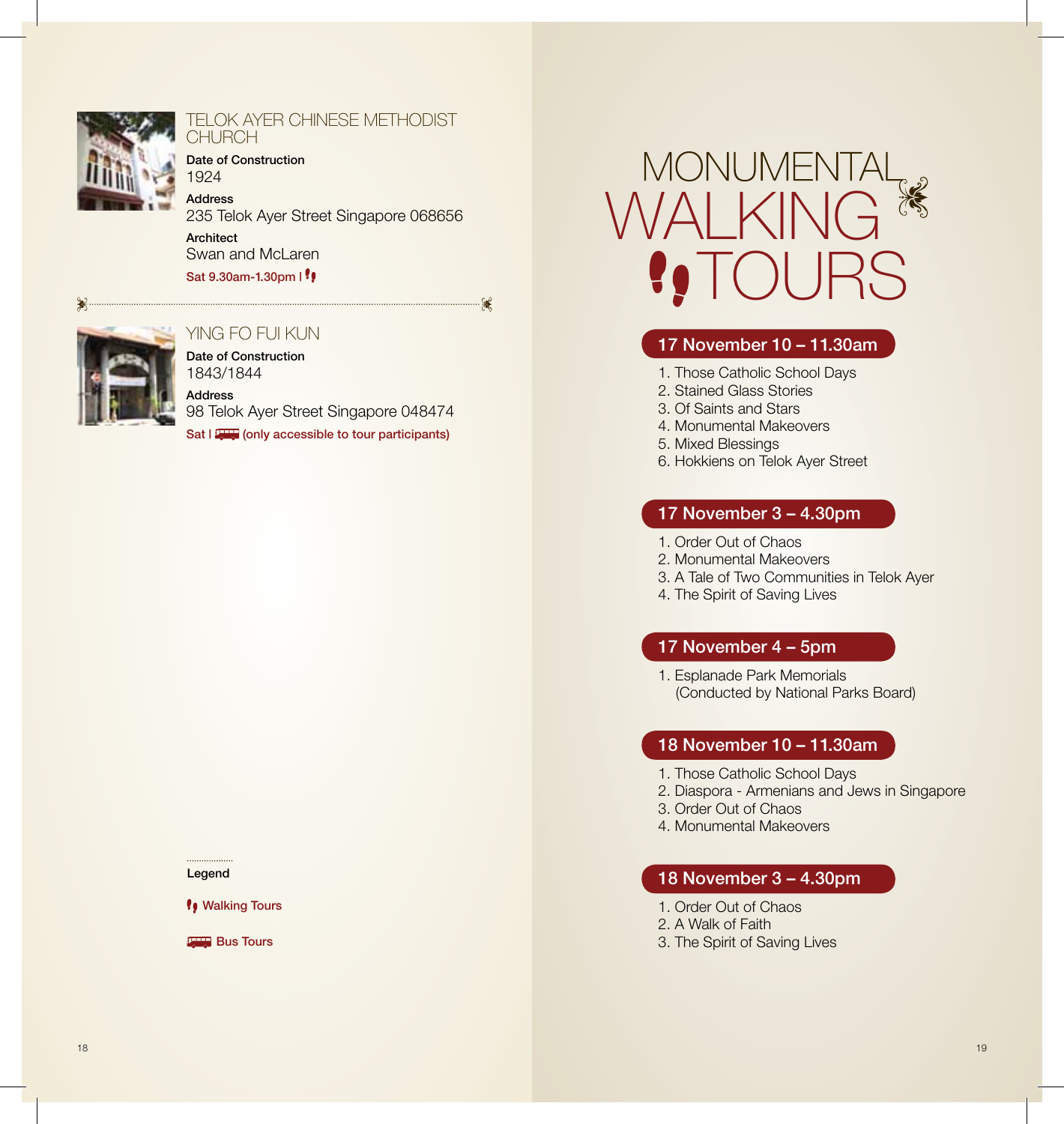## MONUMENT OPEN HOUSE BUS  $\theta$ TOURS

#### 17 November 12.30pm

#### Monuments of the Chinese Community

- 1. House of Tan Yoke Nee
- 2. Sun Yat Sen Nanyang Memorial Hall
- 3. Former Siong Lim Temple (now Lian Shan Shuang Lin Monastery)

#### Of Brick and Mortar

- 1. Command House
- 2. St George's Church
- 3. Prinsep Street Presbyterian Church

#### A Community Connection

- 1. Ying Fo Fui Koon
- 2. Abdul Gaffoor Mosque

#### 18 November 12pm

#### Monuments of Faith 1

- 1. Maghain Aboth Synagogue
- 2. Church of the Nativity of the Blessed Virgin Mary

#### Monuments of Faith 2

- 1. Chesed-El Synagogue
- 2. Hong San See
- 3. Church of Our Lady of Lourdes

Pre-registration is required. To register, email nhb\_nationalmonuments@ nhb.gov.sg with your name, NRIC, age and contact number. Due to limited places per tour, registration is on an individual basis only, bookings of more than two people under one name is not allowed.

All walking tours are free. Bus tours are chargeable at \$5 per person.

# TOUR **SYNOPSES**

**A Tale of Two Communities in Telok Ayer**

This tour centres on two historical buildings at the Telok Ayer Basin – Ying Fo Fui Kun and Telok Ayer Chinese Methodist Church. While they served different dialect groups in the Chinese community, both monuments are similar in their altruistic contributions to Singapore in the 19th and 20th centuries. Besides exploring the architectural features and artefacts of these two buildings, be regaled by songs from the communities, fascinating accounts of Chinese secret society rituals and stories about hideouts from Japanese troops during WWII.

*Monuments covered: Ying Fo Fui Kun and Telok Ayer Chinese Methodist Church*

#### **Esplanade Park Memorials**

Take a stroll along the mouth of Singapore River, once the heart of Singapore's commercial activity and entrepôt trade.

Relive the memories of Singapore's history, growth and development in this trail that takes you to several historical landmarks and national monuments.

*Note: This tour is conducted by National Parks Board*

*Monuments covered: Lim Bo Seng Memorial, Cenotaph, Tan Kim Seng Fountain*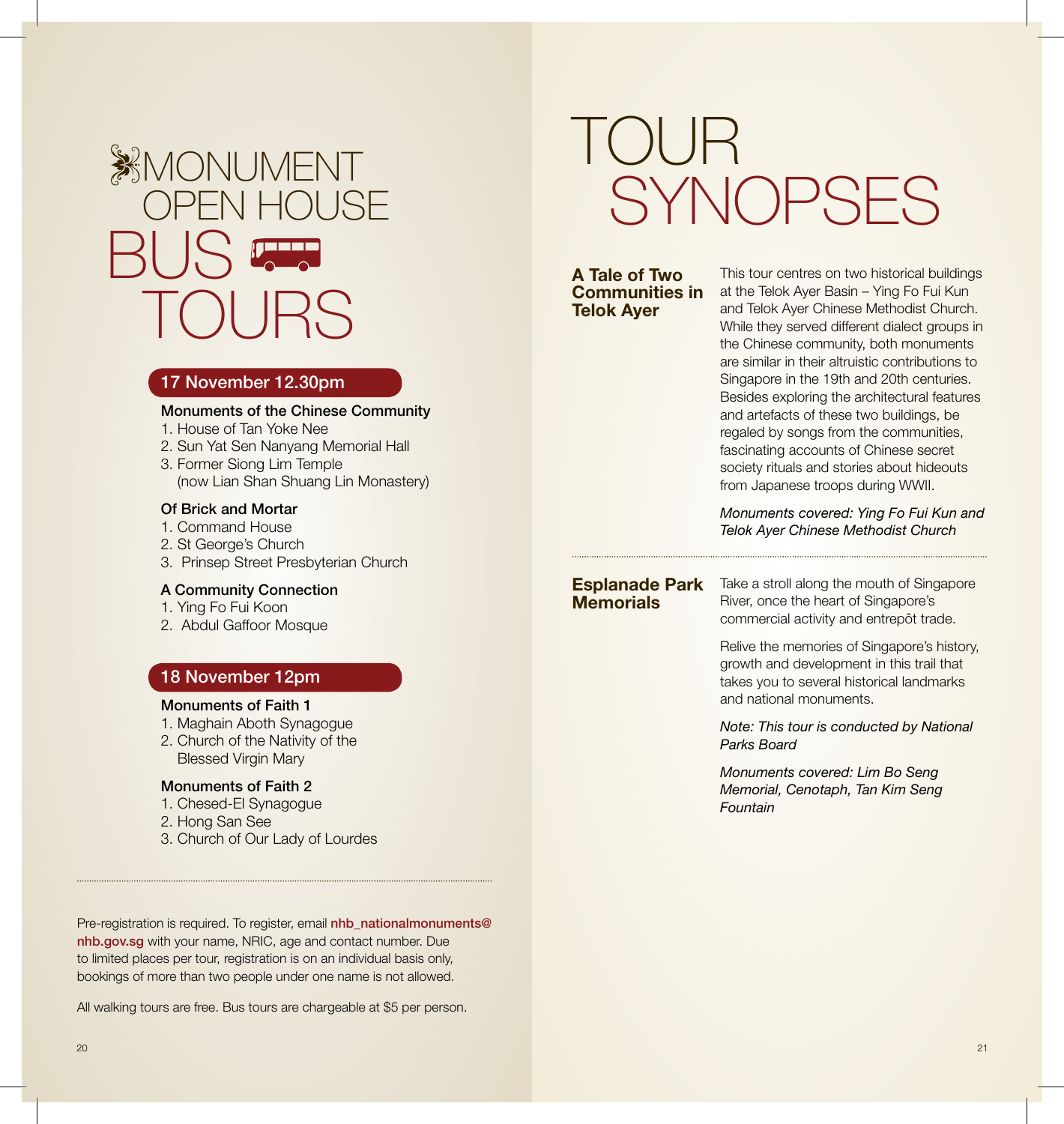#### **A Walk of Faith**

Visit two historical places of worship – Hong San See Temple on Mohammed Sultan Road and Chesed-El Synagogue on Oxley Rise – to gain a deeper understanding of how they instilled a sense of belonging amongst Singapore's early immigrants. Learn more about the societal contributions made by individuals who worshipped at the respective buildings and the symbolism of religious architecture, and see how these contributions are evident even till today.

*Note: Participants will be required to climb steps at Hong San See Temple. Identification details are required for entry to the synagogue.*

*Monuments covered: Hong San See Temple and Chesed-El Synagogue*

#### **Diaspora – Armenians and Jews in Singapore**

In 19th-century Singapore, a small number of Armenian and Jewish traders and merchants settled here and set up places of worship. This tour through the Armenian Church, the oldest Christian church in Singapore, and the Maghain Aboth Synagogue, the oldest Jewish synagogue in Southeast Asia, provide insights on these two communities who thrived through enterprise and hard work. Learn more about prominent Armenians and Jews in Singapore such as the Sarkies brothers (the Armenian founders of Raffles Hotel) and David Marshall (Singapore's first Chief Minister, who was Jewish).

*Note: Identification details are required for entry into the synagogue.*

*Monuments covered: Armenian Church and Maghain Aboth Synagogue*

| Mission<br><b>Possible</b>             | Get a historical and personal insight into<br>how inspiration, faith, grit and destiny<br>combined to make the seemingly<br>insurmountable task of establishing<br>Catholic churches in 19th century<br>Singapore possible.<br>Monuments included: Church of St<br>Joseph, Church of Sts Peter and Paul and<br>Cathedral of the Good Shepherd                                                               |  |
|----------------------------------------|-------------------------------------------------------------------------------------------------------------------------------------------------------------------------------------------------------------------------------------------------------------------------------------------------------------------------------------------------------------------------------------------------------------|--|
| Mixed<br><b>Blessings</b>              | Go on a trail of religious monuments<br>along Telok Ayer Street to experience the<br>bustling street life, diversity and harmony<br>of architectural styles and religions that<br>continue to exist even today! Look out for<br>the Church with a unique Chinese pavilion<br>roof top and the Chinese temple and<br>mosque with European influences in<br>this trail!<br>Monuments covered: Thian Hock Keng |  |
|                                        | Temple, Al-Abrar Mosque and Telok Ayer<br>Chinese Methodist Church                                                                                                                                                                                                                                                                                                                                          |  |
| Monumental<br><b>Makeovers</b>         | Join a veteran museum guide for a behind-<br>the-scenes look at the transformation of<br>monuments into museums, complete with<br>unique stories, personal anecdotes and<br>special access to a secret spot in one of<br>the museums!                                                                                                                                                                       |  |
|                                        | <b>Monuments included: Asian Civilisations</b><br>Museum, former City Hall and Supreme<br>Court (The National Art Gallery of<br>Singapore) and Peranakan Museum                                                                                                                                                                                                                                             |  |
| <b>Stained Glass</b><br><b>Stories</b> | Discover the origins and stories of<br>magnificent stained glass found in<br>Singapore's churches and how they<br>contribute to the emotional and visual<br>power of neo-Gothic architecture.                                                                                                                                                                                                               |  |
|                                        | Monuments included: Church of St<br>Joseph, Church of Sts Peter and Paul and<br><b>CHIJMES Chapel</b>                                                                                                                                                                                                                                                                                                       |  |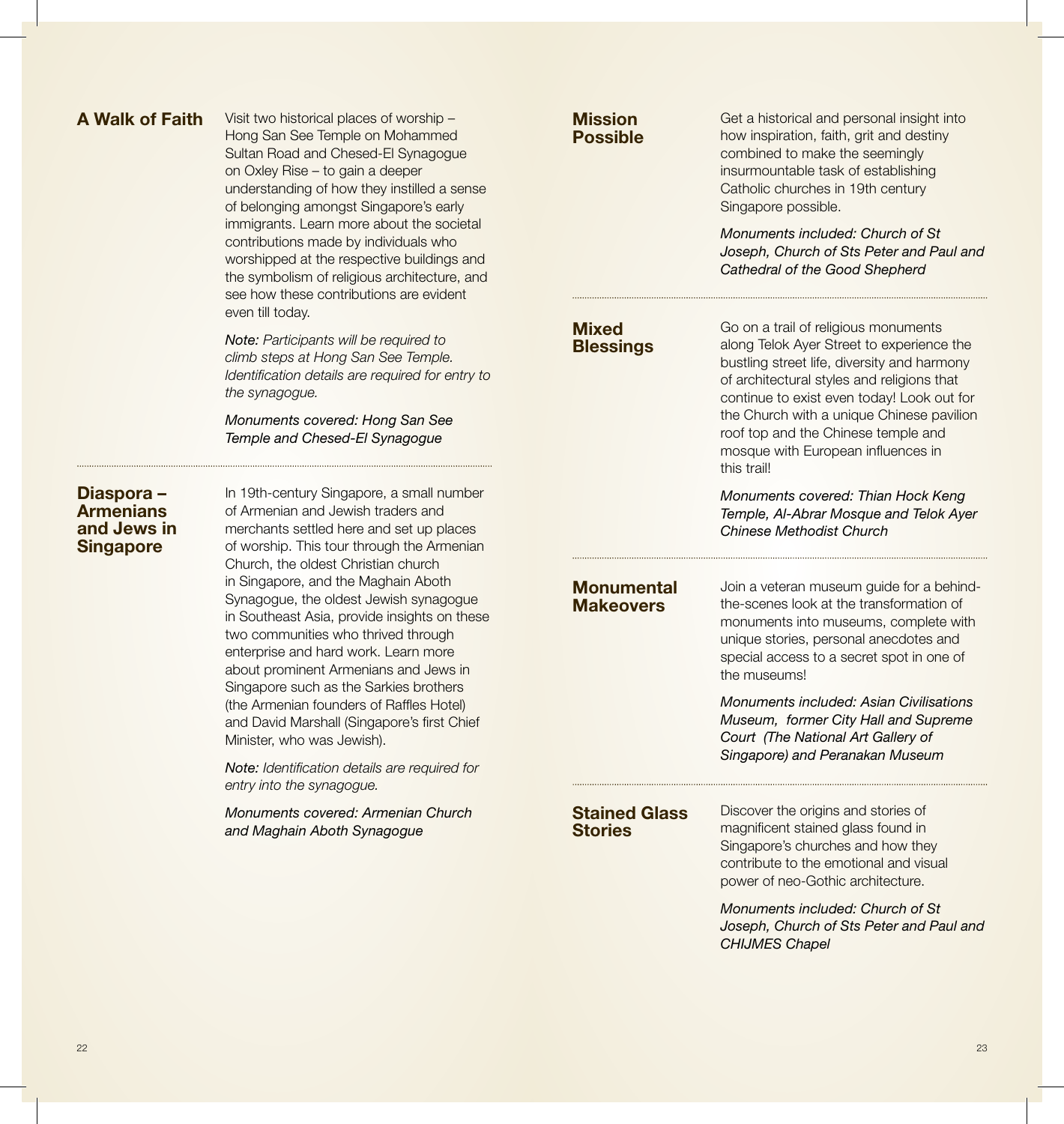| <b>Of Saints and</b><br><b>Stars</b><br><b>Order Out of</b><br><b>Chaos</b> | Gain illuminating insights into Singapore's<br>religious and film history - from pious<br>priests and dedicated Christian leaders<br>who were shining examples of community<br>service, to the glamorous stars of the<br>1930s who once graced Singapore's first<br>air-conditioned cinema at Cathay Building.<br>At the same time, learn about various<br>architectural styles such as Romanesque,<br>Gothic and Art Deco that are featured in<br>these monuments.<br>Monuments covered: St. Joseph's<br>Church, Prinsep Street Presbyterian<br>Church and the former Cathay building<br>Find out about some of the public<br>institutions established by the British | <b>The Spirit of</b><br><b>Saving Lives</b> | Three national monuments that lie<br>within the Singapore General Hospital<br>(SGH) compound bear testament to this<br>country's medical history - the College of<br>Medicine Building, Tan Teck Guan Building<br>and Bowyer Block. Be inspired by the<br>generosity of members of the Chinese<br>community such as Tan Jiak Kim, as well<br>as passionate doctors such as Lim Boon<br>Keng, who dedicated their lives to laying<br>the foundation of Singapore's medical<br>education and healthcare system. At the<br>same time, learn more about SGH's role<br>during the Japanese Occupation.<br>Monuments covered: College of Medicine<br>Building, Bowyer Block and Tan Teck<br><b>Guan Building</b> |
|-----------------------------------------------------------------------------|------------------------------------------------------------------------------------------------------------------------------------------------------------------------------------------------------------------------------------------------------------------------------------------------------------------------------------------------------------------------------------------------------------------------------------------------------------------------------------------------------------------------------------------------------------------------------------------------------------------------------------------------------------------------|---------------------------------------------|------------------------------------------------------------------------------------------------------------------------------------------------------------------------------------------------------------------------------------------------------------------------------------------------------------------------------------------------------------------------------------------------------------------------------------------------------------------------------------------------------------------------------------------------------------------------------------------------------------------------------------------------------------------------------------------------------------|
|                                                                             | authorities to transform "Sin-galore" (a<br>1920s nickname for Singapore when<br>murder and mayhem ruled the country)<br>into a clean and orderly Singapore and to<br>protect the people in the late 19th and early<br>20th centuries.                                                                                                                                                                                                                                                                                                                                                                                                                                 | <b>Those Catholic</b><br><b>School Days</b> | Early missionaries to Singapore came from<br>thousands of miles away to a place they<br>had never seen, and devoted their lives to<br>tend to the spiritual needs and education of<br>the people here. Visit two former Catholic                                                                                                                                                                                                                                                                                                                                                                                                                                                                           |
|                                                                             | Monuments included: Central Fire Station,<br>former Hill Street Police Station and<br>former Ministry of Labour Building                                                                                                                                                                                                                                                                                                                                                                                                                                                                                                                                               |                                             | mission schools that are now preserved<br>for very different functions. Explore the<br>gorgeous compounds, relive what school<br>life might have been like and hear about<br>famous alumni who went on to make<br>significant contributions to Singapore.                                                                                                                                                                                                                                                                                                                                                                                                                                                  |
| <b>The Hokkiens</b><br>on Telok Ayer<br><b>Street</b>                       | Uncover the history and culture of the<br>Hokkiens -- the largest and first dialect<br>group that arrived in 19th century Singapore<br>-- through a visit of places of worship,<br>schools and associations along Telok Ayer<br>Street that served the community. Gain an<br>insight into prominent personalities that<br>have left their imprints in these monuments!                                                                                                                                                                                                                                                                                                 |                                             | Monuments covered: Former St. Joseph's<br>Institution (now Singapore Art Museum)<br>and former CHIJ Chapel and Caldwell<br>House (now CHIJMES)                                                                                                                                                                                                                                                                                                                                                                                                                                                                                                                                                             |
|                                                                             | Monuments covered: Thian Hock<br>Keng Temple and Telok Ayer Chinese                                                                                                                                                                                                                                                                                                                                                                                                                                                                                                                                                                                                    |                                             |                                                                                                                                                                                                                                                                                                                                                                                                                                                                                                                                                                                                                                                                                                            |

.....

*Methodist Church*